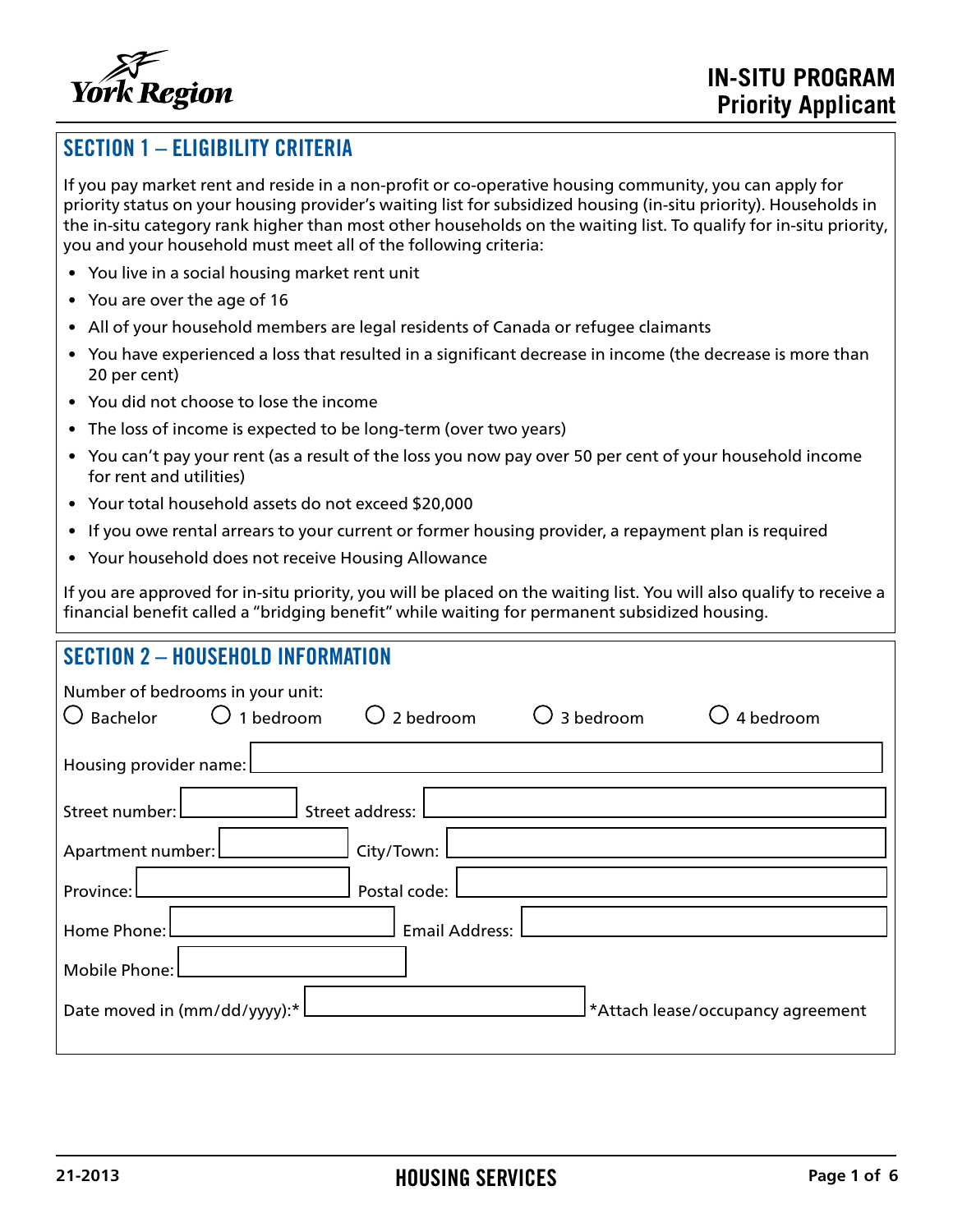

| List all persons living in your home including yourself. Everyone in your household must have legal status |  |
|------------------------------------------------------------------------------------------------------------|--|
| in Canada.                                                                                                 |  |

| <b>Name</b><br>(first name, last name)                                                                                                                                                                                                                      | <b>Relationship to Applicant</b> | Date of Birth<br>(dd/mm/yyyy) | Sex<br>(M/F) |
|-------------------------------------------------------------------------------------------------------------------------------------------------------------------------------------------------------------------------------------------------------------|----------------------------------|-------------------------------|--------------|
|                                                                                                                                                                                                                                                             |                                  |                               |              |
|                                                                                                                                                                                                                                                             |                                  |                               |              |
|                                                                                                                                                                                                                                                             |                                  |                               |              |
|                                                                                                                                                                                                                                                             |                                  |                               |              |
|                                                                                                                                                                                                                                                             |                                  |                               |              |
|                                                                                                                                                                                                                                                             |                                  |                               |              |
|                                                                                                                                                                                                                                                             |                                  |                               |              |
|                                                                                                                                                                                                                                                             |                                  |                               |              |
|                                                                                                                                                                                                                                                             |                                  |                               |              |
| I have provided a copy of the birth certificate, permanent residency documents or refugee claim<br>forms for everyone who lives with me.                                                                                                                    |                                  |                               |              |
| WHY HAS YOUR HOUSEHOLD'S INCOME DECREASED? (CHECK ONE)                                                                                                                                                                                                      |                                  |                               |              |
| $\bigcirc$<br>Loss of income from a contributing family member (example: death of a spouse)                                                                                                                                                                 |                                  |                               |              |
| Permanent or long-term disability (example: expected to be over two years)                                                                                                                                                                                  |                                  |                               |              |
| Other (please specify in details section)                                                                                                                                                                                                                   |                                  |                               |              |
| Based on your answer to the question above, provide the date and details surrounding the income loss:                                                                                                                                                       |                                  |                               |              |
| Date the income first decreased (mm/dd/yyyy):                                                                                                                                                                                                               |                                  |                               |              |
| Details surrounding the income loss (Please provide supporting documents. If the income loss is due to<br>permanent or long-term disability, please provide a verification letter from an insurance provider or Ontario<br>Disability Support Plan - ODSP): |                                  |                               |              |
|                                                                                                                                                                                                                                                             |                                  |                               |              |
|                                                                                                                                                                                                                                                             |                                  |                               |              |
|                                                                                                                                                                                                                                                             |                                  |                               |              |
|                                                                                                                                                                                                                                                             |                                  |                               |              |
| I have attached all supporting documents.                                                                                                                                                                                                                   |                                  |                               |              |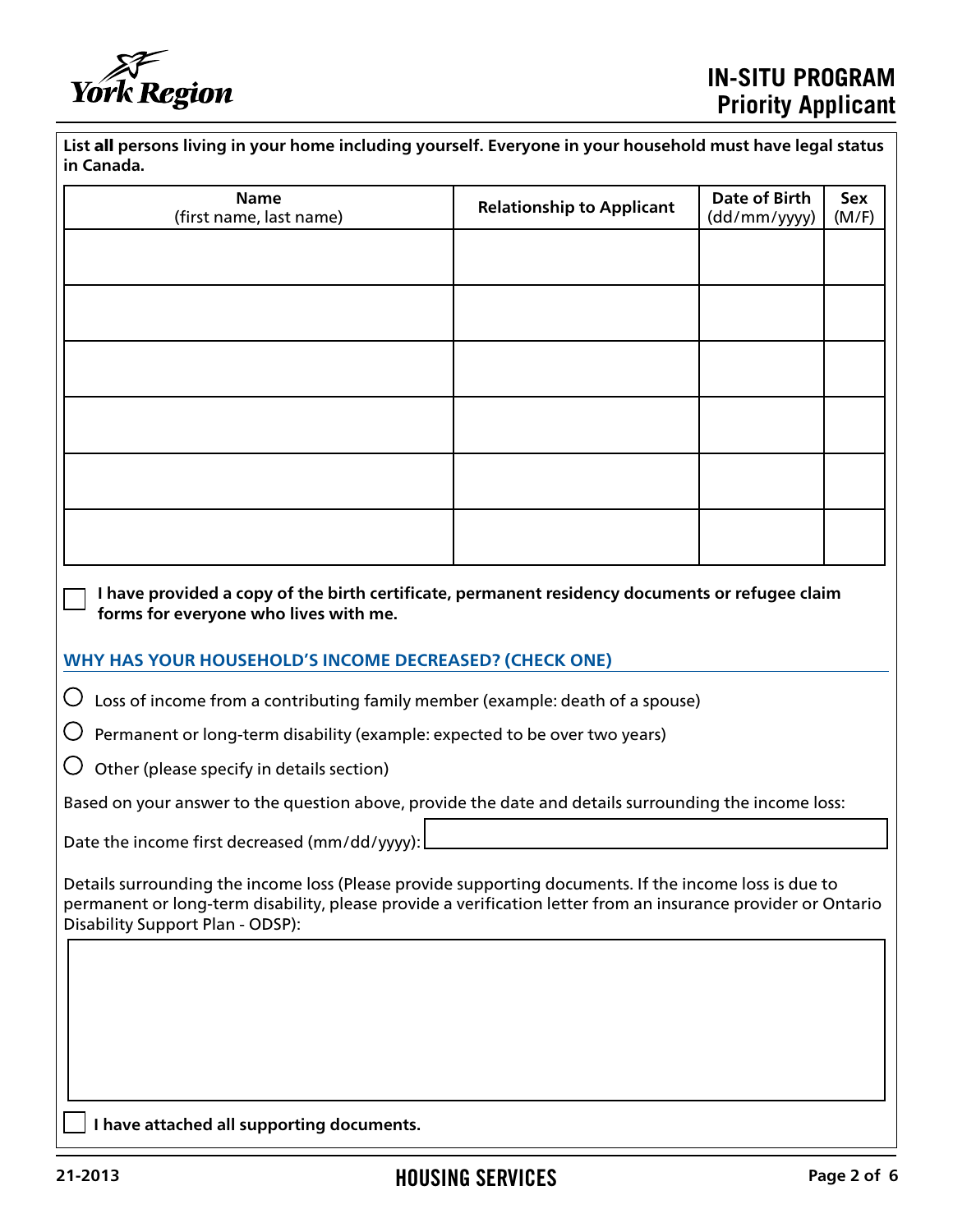

# **IN-SITU PROGRAM Priority Applicant**

| <b>HOW MUCH DO YOU CURRENTLY PAY MONTHLY IN RENT AND UTILITIES?</b>                                                                   |  |  |  |
|---------------------------------------------------------------------------------------------------------------------------------------|--|--|--|
| Hydro:<br>Total cost per month:<br>Rent:<br>Water:<br>Sector support:*<br>Gas:<br>*co-ops only                                        |  |  |  |
| I have attached copies of my most recent hydro, gas and water bills.                                                                  |  |  |  |
| <b>ARREARS OR OUTSTANDING PAYMENTS OWED</b>                                                                                           |  |  |  |
| Do you owe any money or outstanding payments to any housing providers? $\operatorname{\mathsf{O}}$ Yes $\operatorname{\mathsf{O}}$ No |  |  |  |
| If yes:                                                                                                                               |  |  |  |
| Housing provider name:<br>Amount owed:                                                                                                |  |  |  |
| Street number:<br><b>Street address:</b>                                                                                              |  |  |  |
| Apartment number:<br>City/Town:                                                                                                       |  |  |  |
| Postal code:<br>Province:                                                                                                             |  |  |  |
| Do you have a repayment plan in place? $\bigcirc$ Yes $\bigcirc$ No                                                                   |  |  |  |
| I have attached a copy of the repayment plan (if applicable).                                                                         |  |  |  |
| <b>SUBSIDIZED HOUSING HISTORY</b>                                                                                                     |  |  |  |
| Is anyone in your household currently on the wait list for social housing in York Region? $\bigcirc$ Yes $\bigcirc$ No                |  |  |  |
| Did you or anyone in your household previously receive a rent subsidy? $\bigcirc$ Yes $\bigcirc$ No                                   |  |  |  |
| If yes, during what period?                                                                                                           |  |  |  |
| Start: (mm/dd/yyyy) End: (mm/dd/yyyy)<br>Why was the subsidy terminated?                                                              |  |  |  |
|                                                                                                                                       |  |  |  |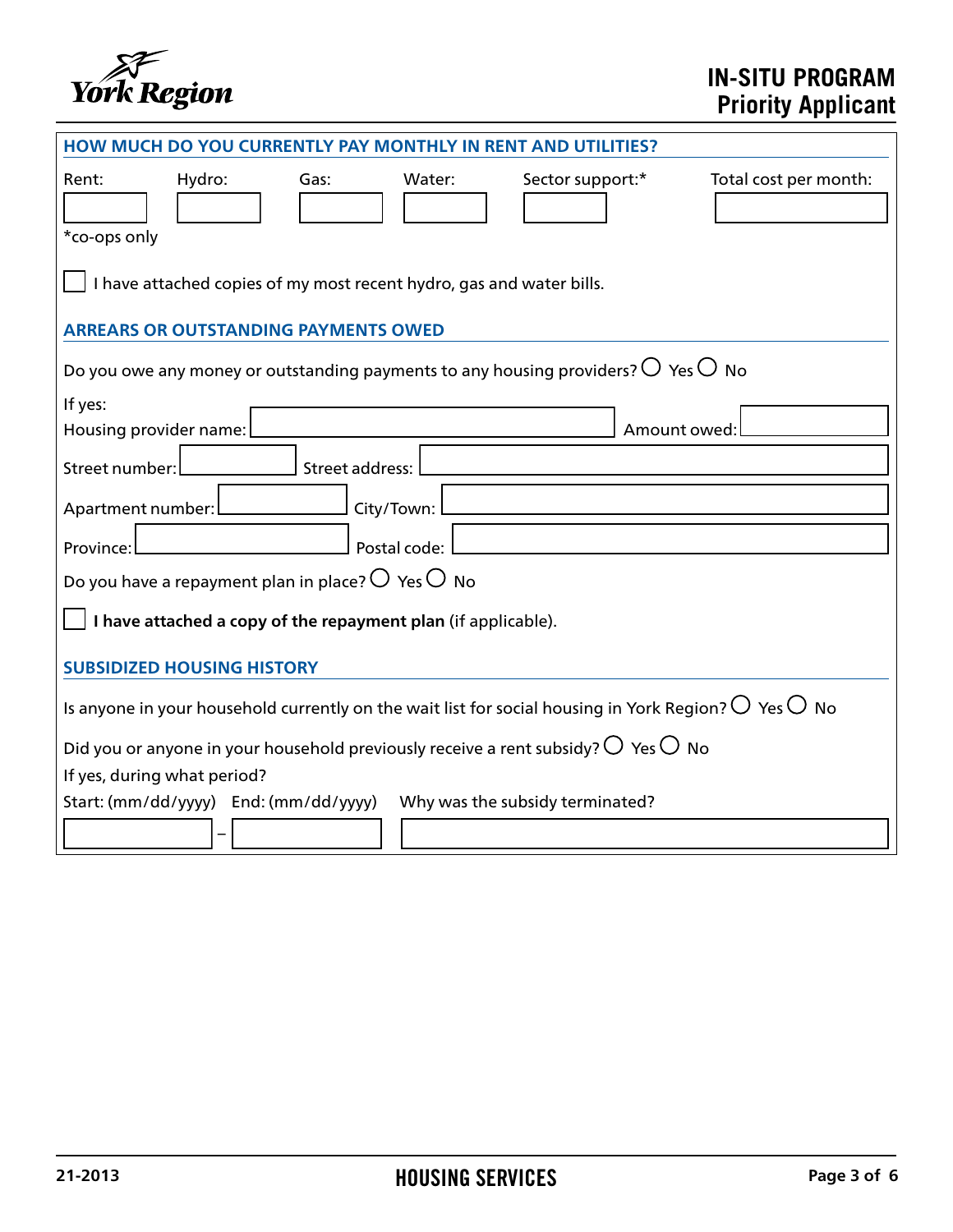

## SECTION 3 – YOUR HOUSEHOLD INCOME AND ASSETS

#### **What was your income before the decrease, and what is it now?**

- Attach a copy of the most recent income tax return and notice of assessment for every member of your household aged 16 and older
- Attach copies of paystubs verifying previous income (past three months) and new income
- Full-time student income is excluded. Please enter the name of the school attended in the income sections (provide verification of full-time enrollment)

**List all the members of your household who are 16 or older and all income received from every source (Canada and other countries) for each person (including anyone who recently left the unit):**

| <b>Name</b><br>(first name, last name)                                                                                                                                                                                                         | Income source or school attended                                                       | Former gross<br>monthly income | <b>Current gross</b><br>monthly income |
|------------------------------------------------------------------------------------------------------------------------------------------------------------------------------------------------------------------------------------------------|----------------------------------------------------------------------------------------|--------------------------------|----------------------------------------|
|                                                                                                                                                                                                                                                |                                                                                        |                                |                                        |
|                                                                                                                                                                                                                                                |                                                                                        |                                |                                        |
|                                                                                                                                                                                                                                                |                                                                                        |                                |                                        |
|                                                                                                                                                                                                                                                |                                                                                        |                                |                                        |
|                                                                                                                                                                                                                                                |                                                                                        |                                |                                        |
|                                                                                                                                                                                                                                                |                                                                                        |                                |                                        |
|                                                                                                                                                                                                                                                |                                                                                        |                                |                                        |
| <b>SUPPORT PAYMENTS</b>                                                                                                                                                                                                                        |                                                                                        |                                |                                        |
|                                                                                                                                                                                                                                                | Do you make or receive any payments for spousal support, child support, or separation? |                                |                                        |
| pay                                                                                                                                                                                                                                            | \$/month<br>receive                                                                    |                                | \$/month                               |
| I have attached verification documents of these payments (examples: sworn affidavit with both the<br>applicant and ex-spouse's signature, or legal document, or letter from lawyer or separation agreement<br>or divorce agreement, or other). |                                                                                        |                                |                                        |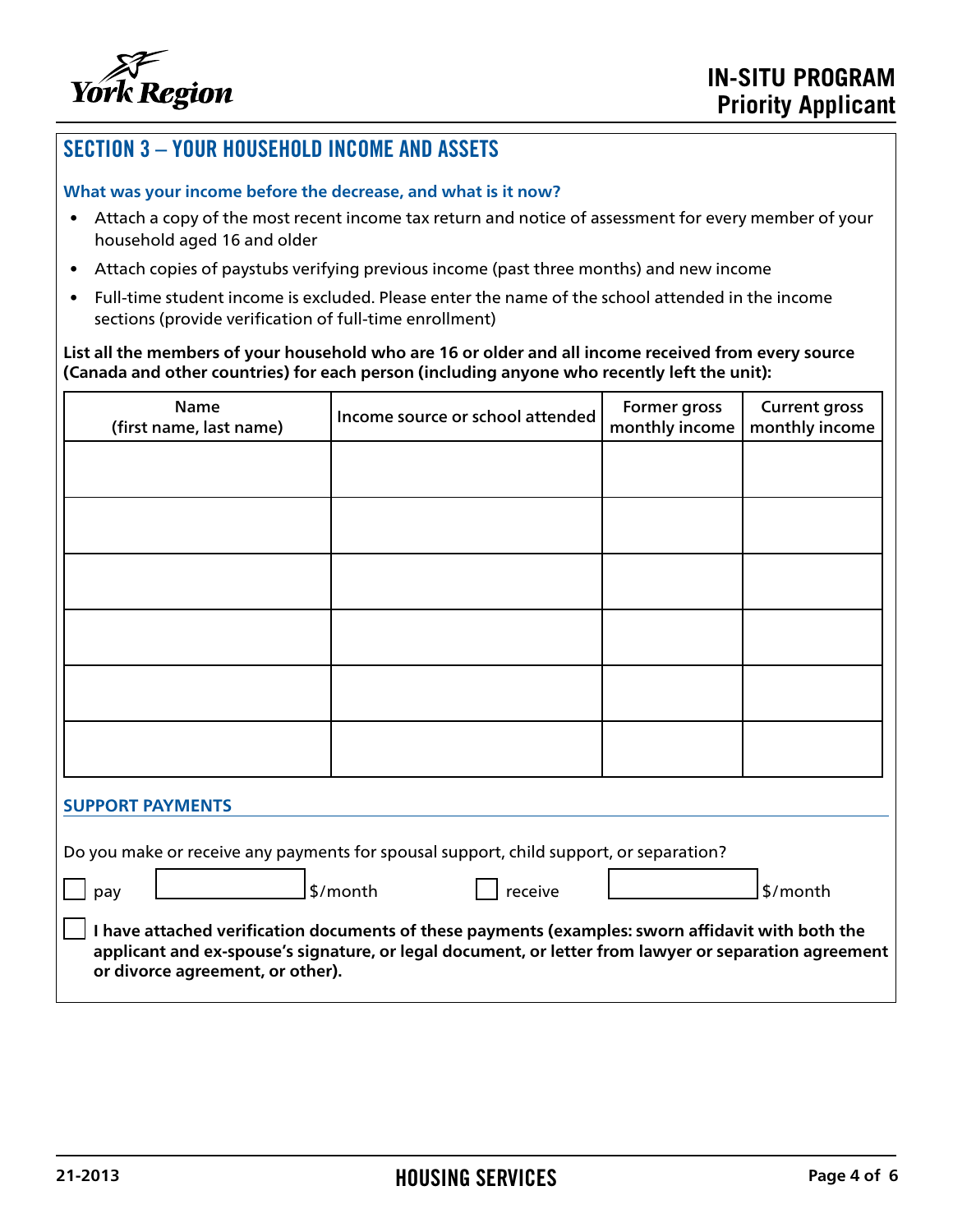

**List all assets owned by all members of your household**

(including assets that you own jointly such as bank accounts, real estate, etc.)

#### Examples of assets:

- Bank accounts, GICs, TFSAs
- Life Insurance Policies (with cash surrender value)
- Registered Retirement Savings Plans (RRSP)
- Registered Education Savings Plans (RESP)
- Mutual funds, savings bonds
- Real estate (cottage, house, condominium)

| Name<br>(first name, last name) | Asset/Investment type | Value (\$) |
|---------------------------------|-----------------------|------------|
|                                 |                       |            |
|                                 |                       |            |
|                                 |                       |            |
|                                 |                       |            |
|                                 |                       |            |
|                                 |                       |            |

### SECTION 4 – APPLICANT CHECKLIST

**Remember, you must attach the following documents to your application:**

- Proof of legal status in Canada for every household member (copies of birth certificates, permanent residency card or refugee claimant documents)
- Copies of all your current and past lease/occupancy agreement(s) with your current housing provider
- Documents verifying your income loss (for example, a copy of the record of employment)
- Copies of your most recent utility bills
- Copies of the most recent income tax and notice of assessment for all household members age 16 and older
- Proof of full-time school attendance for any child over the age of 16
- Copies of income verification documents, including pensions and benefits such as OW or ODSP
- Copies of asset(s) verification documents

**Your application will not be considered without all of the required documents.**